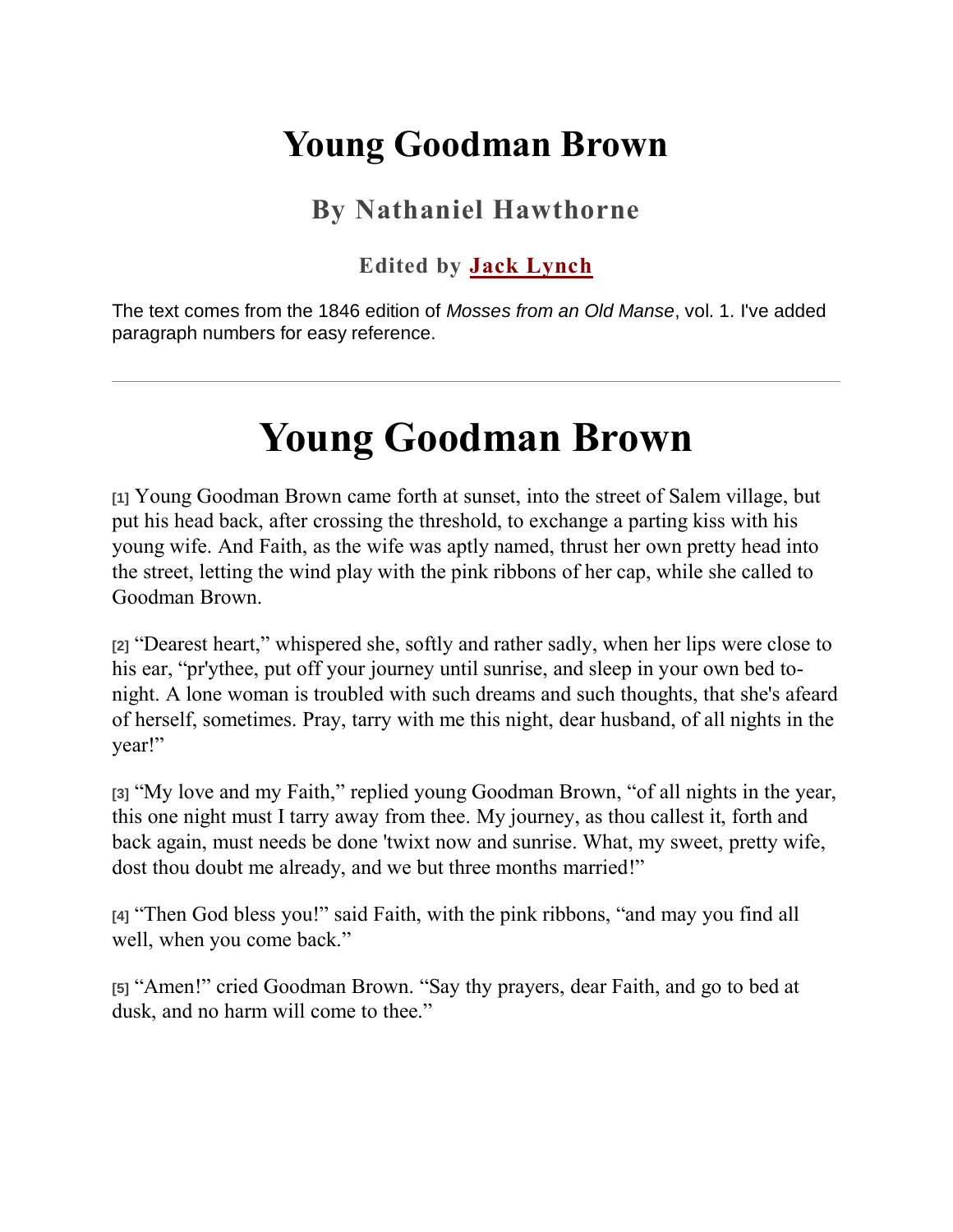**[6]** So they parted; and the young man pursued his way, until, being about to turn the corner by the meeting-house, he looked back and saw the head of Faith still peeping after him, with a melancholy air, in spite of her pink ribbons.

**[7]** "Poor little Faith!" thought he, for his heart smote him. "What a wretch am I, to leave her on such an errand! She talks of dreams, too. Methought, as she spoke, there was trouble in her face, as if a dream had warned her what work is to be **done to-night**. But, no, no! 't would kill her to think it. Well; she's a blessed angel on earth; and after this one night, I'll cling to her skirts and follow her to Heaven."

**[8]** With this excellent resolve for the future, Goodman Brown felt himself justified in making more haste on his present evil purpose. He had taken a dreary road, darkened by all the gloomiest trees of the forest, which barely stood aside to let the narrow path creep through, and closed immediately behind. It was all as lonely as could be; and there is this peculiarity in such a solitude, that the traveller knows not who may be concealed by the innumerable trunks and the thick boughs overheard; so that, with lonely footsteps, he may yet be passing through an unseen multitude.

**[9]** "There may be a devilish Indian behind every tree," said Goodman Brown to himself; and he glanced fearfully behind him, as he added, "What if the devil himself" should be at my very elbow!"

**[10]** His head being turned back, he passed a crook of the road, and looking forward again, beheld the figure of a man, in grave and decent attire, seated at the foot of an old tree. He arose, at Goodman Brown's approach, and walked onward, side by side with him.

**[11]** "You are late, Goodman Brown," said he. "The clock of the Old South was striking, as I came through Boston; and that is full fifteen minutes agone."

**[12]** "Faith kept me back awhile," replied the young man, with a tremor in his voice, caused by the sudden appearance of his companion, though not wholly unexpected.

**[13]** It was now deep dusk in the forest, and deepest in that part of it where these two were journeying. As nearly as could be discerned, the second traveller was about fifty years old, apparently in the same rank of life as Goodman Brown, and bearing a considerable resemblance to him, though perhaps more in expression than features. Still, they might have been taken for father and son. And yet, though the elder person was as simply clad as the younger, and as simple in manner too, he had an indescribable air of one who knew the world, and would not have felt abashed at the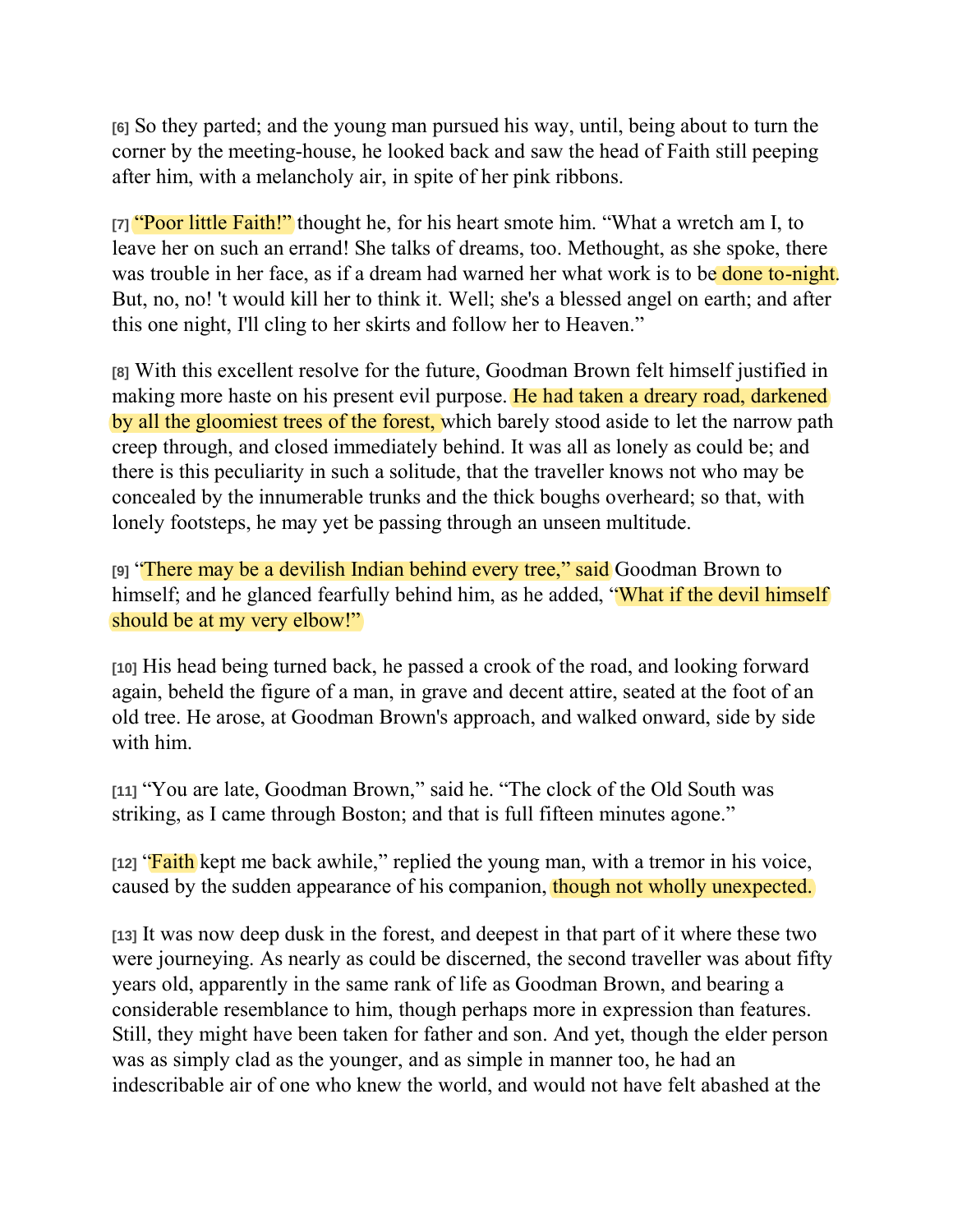governor's dinner-table, or in King William's court, were it possible that his affairs should call him thither. But the only thing about him, that could be fixed upon as remarkable, was his staff, which bore the likeness of a great black snake, so curiously wrought, that it might almost be seen to twist and wriggle itself like a living serpent. This, of course, must have been an ocular deception, assisted by the uncertain light.

**[14]** "Come, Goodman Brown!" cried his fellow-traveller, "this is a dull pace for the beginning of a journey. Take my staff, if you are so soon weary."

**[15]** "Friend," said the other, exchanging his slow pace for a full stop, "having kept covenant by meeting thee here, it is my purpose now to return whence I came. I have scruples, touching the matter thou wot'st of."

**[16]** "Sayest thou so?" replied he of the serpent, smiling apart. "Let us walk on, nevertheless, reasoning as we go, and if I convince thee not, thou shalt turn back. We are but a little way in the forest, yet."

**[17]** "Too far, too far!" exclaimed the goodman, unconsciously resuming his walk. "My father never went into the woods on such an errand, nor his father before him. We have been a race of honest men and good Christians, since the days of the martyrs. And shall I be the first of the name of Brown, that ever took this path and kept" —

**[18]** "Such company, thou wouldst say," observed the elder person, interrupting his pause. "Well said, Goodman Brown! I have been as well acquainted with your family as with ever a one among the Puritans; and that's no trifle to say. I helped your grandfather, the constable, when he lashed the Quaker woman so smartly through the streets of Salem. And it was I that brought your father a pitch-pine knot, kindled at my own hearth, to set fire to an Indian village, in king Philip's war. They were my good friends, both; and many a pleasant walk have we had along this path, and returned merrily after midnight. I would fain be friends with you, for their sake."

**[19]** "If it be as thou sayest," replied Goodman Brown, "I marvel they never spoke of these matters. Or, verily, I marvel not, seeing that the least rumor of the sort would have driven them from New England. We are a people of prayer, and good works to boot, and abide no such wickedness."

**[20]** "Wickedness or not," said the traveller with the twisted staff, "I have a very general acquaintance here in New England. The deacons of many a church have drunk the communion wine with me; the selectmen, of divers towns, make me their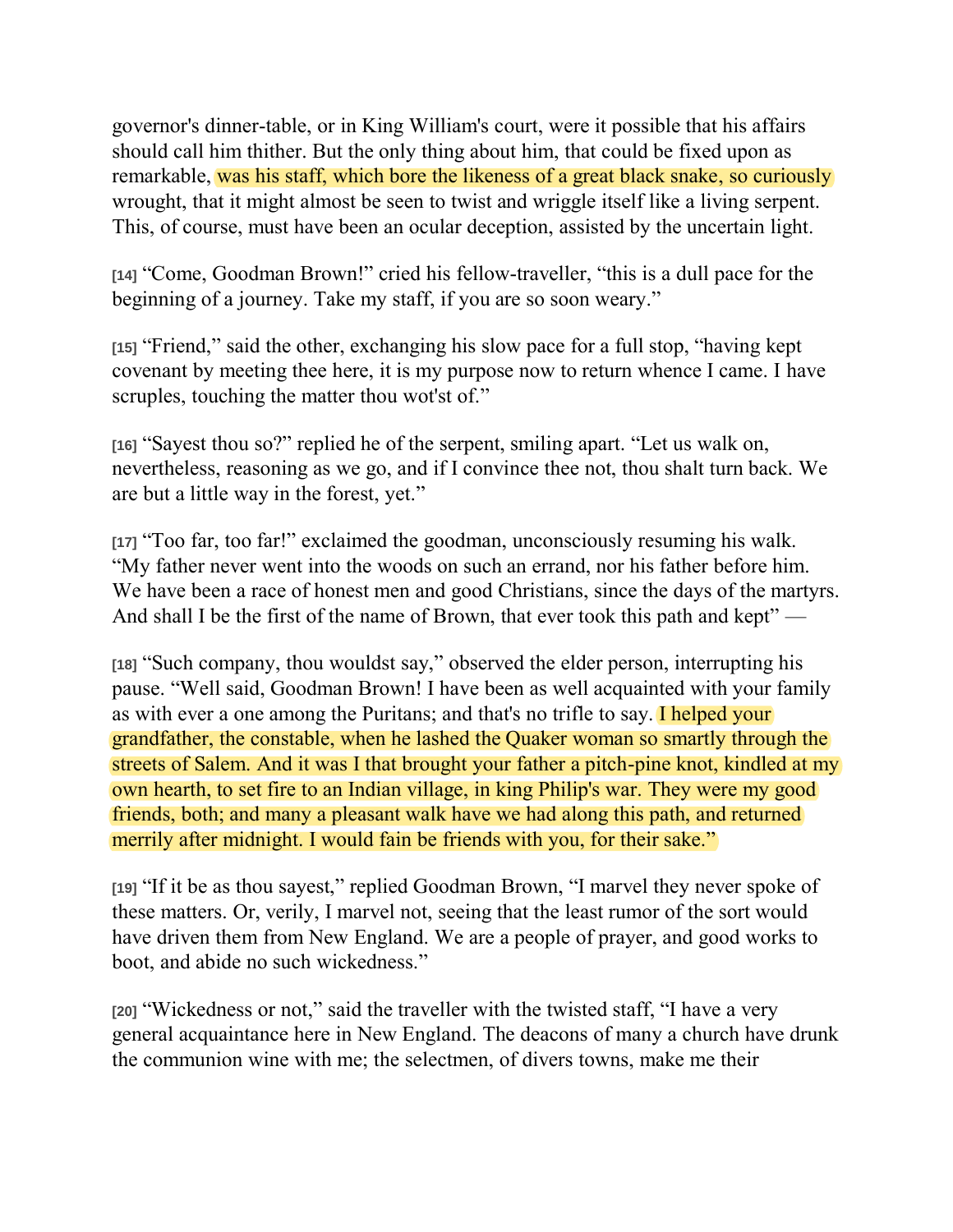chairman; and a majority of the Great and General Court are firm supporters of my interest. The governor and I, too — but these are state-secrets."

**[21]** "Can this be so!" cried Goodman Brown, with a stare of amazement at his undisturbed companion. "Howbeit, I have nothing to do with the governor and council; they have their own ways, and are no rule for a simple husbandman like me. But, were I to go on with thee, how should I meet the eye of that good old man, our minister, at Salem village? Oh, his voice would make me tremble, both Sabbath-day and lecture-day!"

**[22]** Thus far, the elder traveller had listened with due gravity, but now burst into a fit of irrepressible mirth, shaking himself so violently, that his snake-like staff actually seemed to wriggle in sympathy.

**[23]** "Ha! ha! ha!" shouted he, again and again; then composing himself, "Well, go on, Goodman Brown, go on; but, prithee, don't kill me with laughing!"

**[24]** "Well, then, to end the matter at once," said Goodman Brown, considerably nettled, "there is my wife, Faith. It would break her dear little heart; and I'd rather break my own!"

**[25]** "Nay, if that be the case," answered the other, "e'en go thy ways, Goodman Brown. I would not, for twenty old women like the one hobbling before us, that Faith should come to any harm."

**[26]** As he spoke, he pointed his staff at a female figure on the path, in whom Goodman Brown recognized a very pious and exemplary dame, who had taught him his catechism in youth, and was still his moral and spiritual adviser, jointly with the minister and Deacon Gookin.

**[27]** "A marvel, truly, that Goody Cloyse should be so far in the wilderness, at nightfall!" said he. "But, with your leave, friend, I shall take a cut through the woods, until we have left this Christian woman behind. Being a stranger to you, she might ask whom I was consorting with, and whither I was going."

**[28]** "Be it so," said his fellow-traveller. "Betake you to the woods, and let me keep the path."

**[29]** Accordingly, the young man turned aside, but took care to watch his companion, who advanced softly along the road, until he had come within a staff's length of the old dame. She, meanwhile, was making the best of her way, with singular speed for so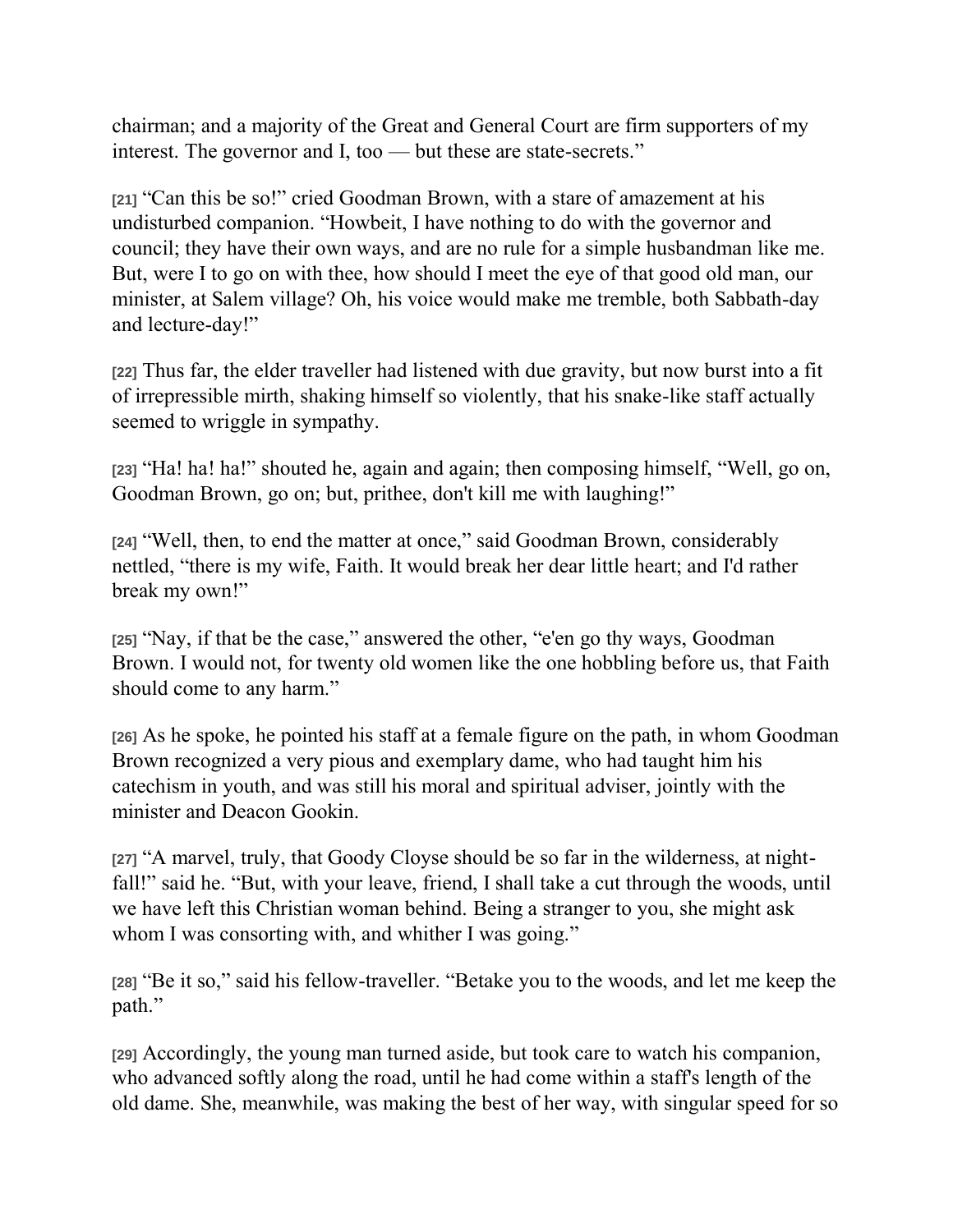aged a woman, and mumbling some indistinct words, a prayer, doubtless, as she went. The traveller put forth his staff, and touched her withered neck with what seemed the serpent's tail.

**[30]** "The devil!" screamed the pious old lady.

**[31]** "Then Goody Cloyse knows her old friend?" observed the traveller, confronting her, and leaning on his writhing stick.

**[32]** "Ah, forsooth, and is it your worship, indeed?" cried the good dame. "Yea, truly is it, and in the very image of my old gossip, Goodman Brown, the grandfather of the silly fellow that now is. But, would your worship believe it? my broomstick hath strangely disappeared, stolen, as I suspect, by that unhanged witch, Goody Cory, and that, too, when I was all anointed with the juice of smallage and cinque-foil and wolf's-bane" —

**[33]** "Mingled with fine wheat and the fat of a new-born babe," said the shape of old Goodman Brown.

**[34]** "Ah, your worship knows the recipe," cried the old lady, cackling aloud. "So, as I was saying, being all ready for the meeting, and no horse to ride on, I made up my mind to foot it; for they tell me, there is a nice young man to be taken into communion to-night. But now your good worship will lend me your arm, and we shall be there in a twinkling."

**[35]** "That can hardly be," answered her friend. "I may not spare you my arm, Goody Cloyse, but here is my staff, if you will."

**[36]** So saying, he threw it down at her feet, where, perhaps, it assumed life, being one of the rods which its owner had formerly lent to the Egyptian Magi. Of this fact, however, Goodman Brown could not take cognizance. He had cast up his eyes in astonishment, and looking down again, beheld neither Goody Cloyse nor the serpentine staff, but his fellow-traveller alone, who waited for him as calmly as if nothing had happened.

**[37]** "That old woman taught me my catechism!" said the young man; and there was a world of meaning in this simple comment.

**[38]** They continued to walk onward, while the elder traveller exhorted his companion to make good speed and persevere in the path, discoursing so aptly, that his arguments seemed rather to spring up in the bosom of his auditor, than to be suggested by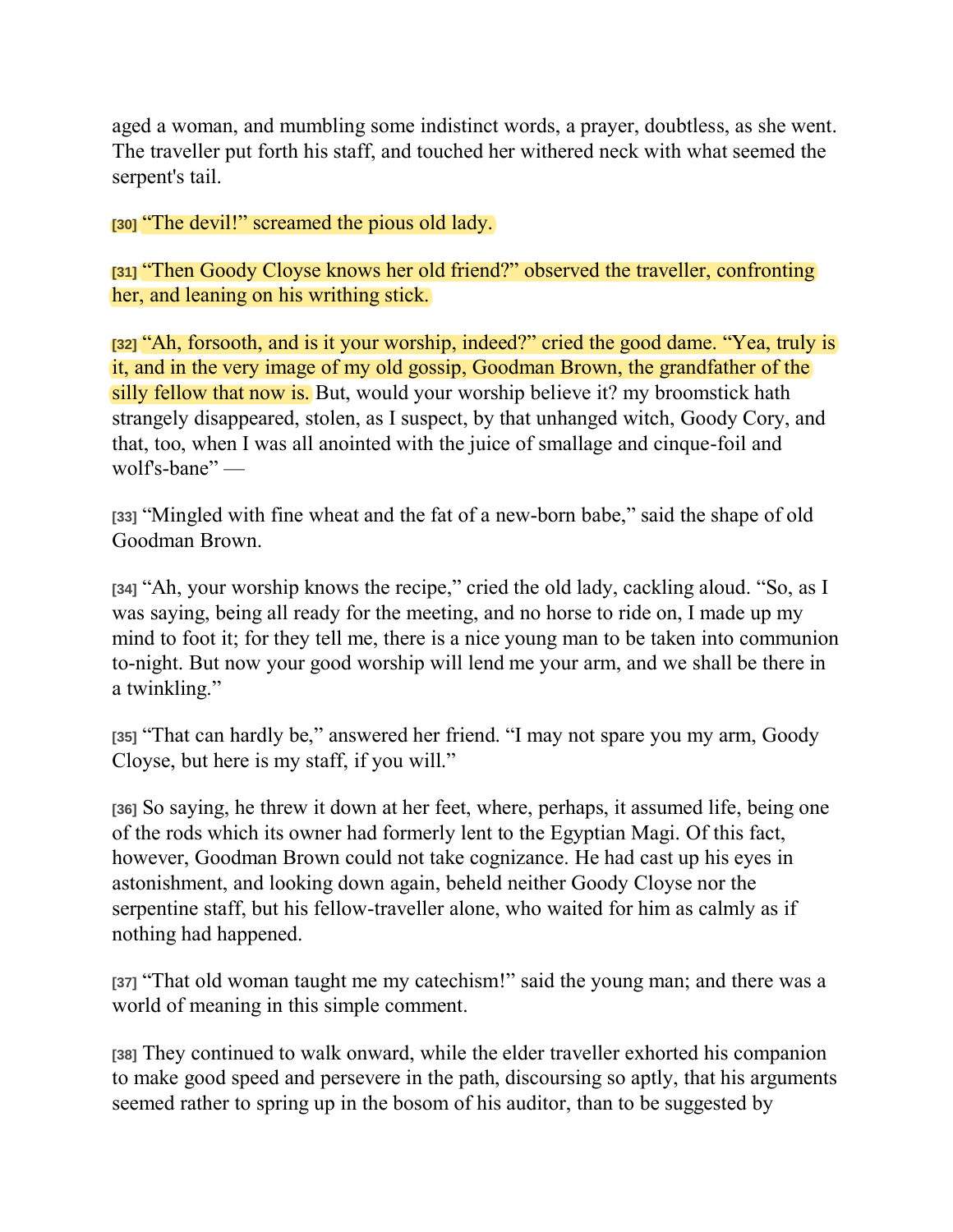himself. As they went, he plucked a branch of maple, to serve for a walking-stick, and began to strip it of the twigs and little boughs, which were wet with evening dew. The moment his fingers touched them, they became strangely withered and dried up, as with a week's sunshine. Thus the pair proceeded, at a good free pace, until suddenly, in a gloomy hollow of the road, Goodman Brown sat himself down on the stump of a tree, and refused to go any farther.

**[39]** "Friend," said he, stubbornly, "my mind is made up. Not another step will I budge on this errand. What if a wretched old woman do choose to go to the devil, when I thought she was going to Heaven! Is that any reason why I should quit my dear Faith, and go after her?"

**[40]** "You will think better of this by-and-by," said his acquaintance, composedly. "Sit here and rest yourself awhile; and when you feel like moving again, there is my staff to help you along."

**[41]** Without more words, he threw his companion the maple stick, and was as speedily out of sight as if he had vanished into the deepening gloom. The young man sat a few moments by the road-side, applauding himself greatly, and thinking with how clear a conscience he should meet the minister, in his morning-walk, nor shrink from the eye of good old Deacon Gookin. And what calm sleep would be his, that very night, which was to have been spent so wickedly, but purely and sweetly now, in the arms of Faith! Amidst these pleasant and praiseworthy meditations, Goodman Brown heard the tramp of horses along the road, and deemed it advisable to conceal himself within the verge of the forest, conscious of the guilty purpose that had brought him thither, though now so happily turned from it.

**[42]** On came the hoof-tramps and the voices of the riders, two grave old voices, conversing soberly as they drew near. These mingled sounds appeared to pass along the road, within a few yards of the young man's hiding-place; but owing, doubtless, to the depth of the gloom, at that particular spot, neither the travellers nor their steeds were visible. Though their figures brushed the small boughs by the way-side, it could not be seen that they intercepted, even for a moment, the faint gleam from the strip of bright sky, athwart which they must have passed. Goodman Brown alternately crouched and stood on tip-toe, pulling aside the branches, and thrusting forth his head as far as he durst, without discerning so much as a shadow. It vexed him the more, because he could have sworn, were such a thing possible, that he recognized the voices of the minister and Deacon Gookin, jogging along quietly, as they were wont to do, when bound to some ordination or ecclesiastical council. While yet within hearing, one of the riders stopped to pluck a switch.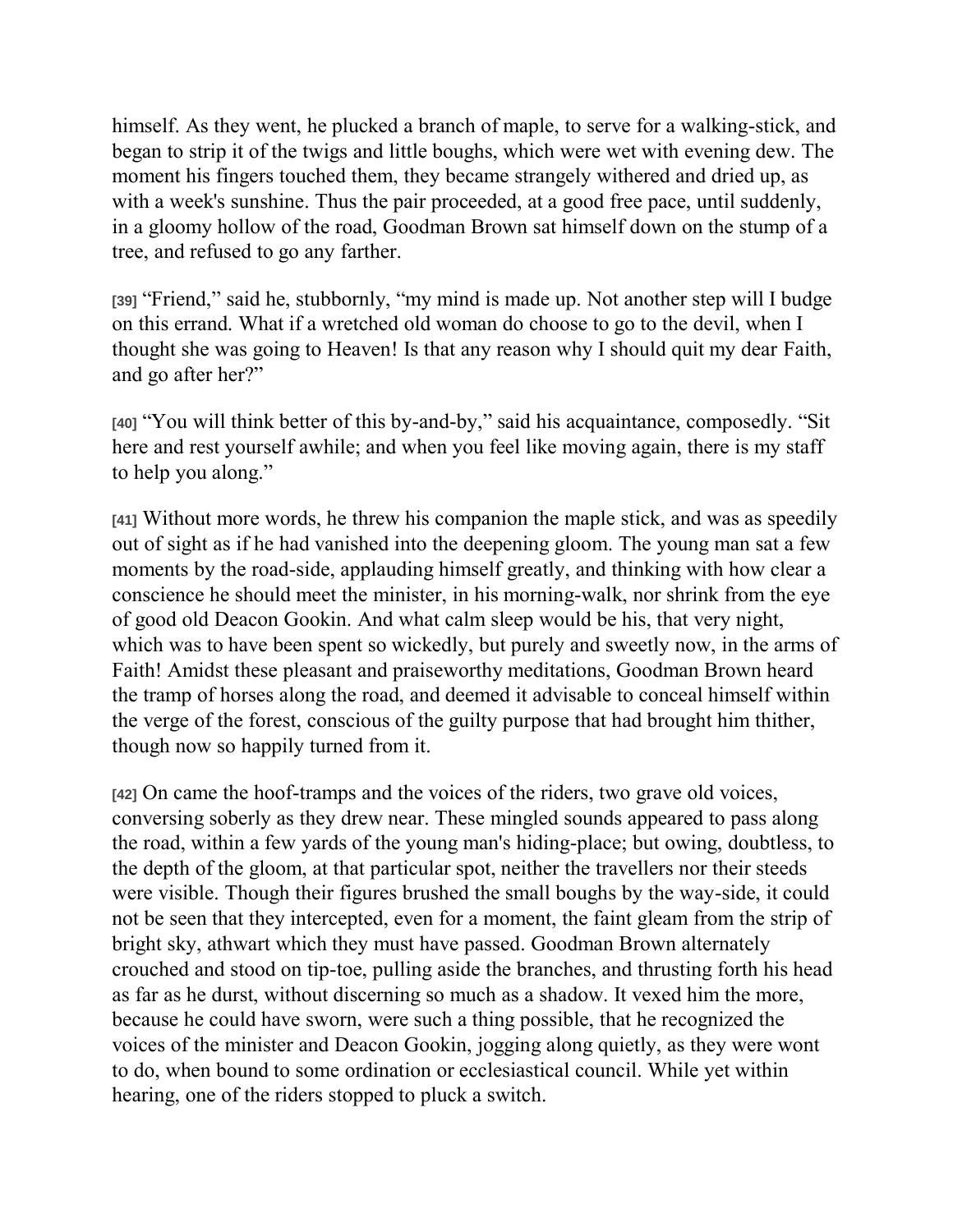**[43]** "Of the two, reverend Sir," said the voice like the deacon's, "I had rather miss an ordination-dinner than to-night's meeting. They tell me that some of our community are to be here from Falmouth and beyond, and others from Connecticut and Rhode Island; besides several of the Indian powows, who, after their fashion, know almost as much deviltry as the best of us. Moreover, there is a goodly young woman to be taken into communion."

**[44]** "Mighty well, Deacon Gookin!" replied the solemn old tones of the minister. "Spur up, or we shall be late. Nothing can be done, you know, until I get on the ground."

**[45]** The hoofs clattered again, and the voices, talking so strangely in the empty air, passed on through the forest, where no church had ever been gathered, nor solitary Christian prayed. Whither, then, could these holy men be journeying, so deep into the heathen wilderness? Young Goodman Brown caught hold of a tree, for support, being ready to sink down on the ground, faint and over-burthened with the heavy sickness of his heart. He looked up to the sky, doubting whether there really was a Heaven above him. Yet, there was the blue arch, and the stars brightening in it.

**[46]** "With Heaven above, and Faith below, I will yet stand firm against the devil!" cried Goodman Brown.

**[47]** While he still gazed upward, into the deep arch of the firmament, and had lifted his hands to pray, a cloud, though no wind was stirring, hurried across the zenith, and hid the brightening stars. The blue sky was still visible, except directly overhead, where this black mass of cloud was sweeping swiftly northward. Aloft in the air, as if from the depths of the cloud, came a confused and doubtful sound of voices. Once, the listener fancied that he could distinguish the accents of town's-people of his own, men and women, both pious and ungodly, many of whom he had met at the communiontable, and had seen others rioting at the tavern. The next moment, so indistinct were the sounds, he doubted whether he had heard aught but the murmur of the old forest, whispering without a wind. Then came a stronger swell of those familiar tones, heard daily in the sunshine, at Salem village, but never, until now, from a cloud of night. There was one voice, of a young woman, uttering lamentations, yet with an uncertain sorrow, and entreating for some favor, which, perhaps, it would grieve her to obtain. And all the unseen multitude, both saints and sinners, seemed to encourage her onward.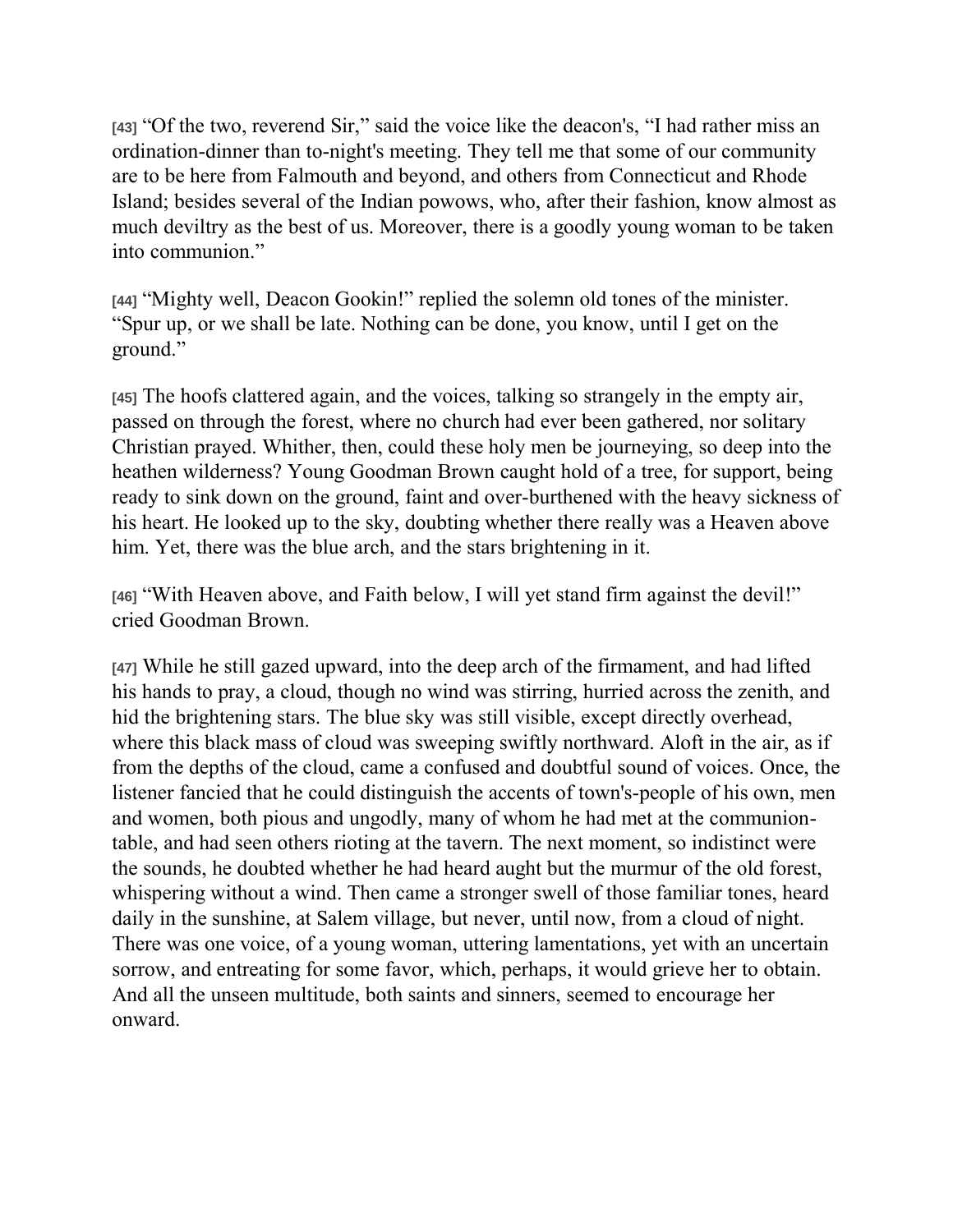**[48]** "Faith!" shouted Goodman Brown, in a voice of agony and desperation; and the echoes of the forest mocked him, crying — "Faith! Faith!" as if bewildered wretches were seeking her, all through the wilderness.

**[49]** The cry of grief, rage, and terror, was yet piercing the night, when the unhappy husband held his breath for a response. There was a scream, drowned immediately in a louder murmur of voices, fading into far-off laughter, as the dark cloud swept away, leaving the clear and silent sky above Goodman Brown. But something fluttered lightly down through the air, and caught on the branch of a tree. The young man seized it, and beheld a pink ribbon.

**[50]** "My Faith is gone!" cried he, after one stupefied moment. "There is no good on earth; and sin is but a name. Come, devil! for to thee is this world given."

**[51]** And maddened with despair, so that he laughed loud and long, did Goodman Brown grasp his staff and set forth again, at such a rate, that he seemed to fly along the forest-path, rather than to walk or run. The road grew wilder and drearier, and more faintly traced, and vanished at length, leaving him in the heart of the dark wilderness, still rushing onward, with the instinct that guides mortal man to evil. The whole forest was peopled with frightful sounds; the creaking of the trees, the howling of wild beasts, and the yell of Indians; while, sometimes the wind tolled like a distant church-bell, and sometimes gave a broad roar around the traveller, as if all Nature were laughing him to scorn. But he was himself the chief horror of the scene, and shrank not from its other horrors.

**[52]** "Ha! ha! ha!" roared Goodman Brown, when the wind laughed at him. "Let us hear which will laugh loudest! Think not to frighten me with your deviltry! Come witch, come wizard, come Indian powow, come devil himself! and here comes Goodman Brown. You may as well fear him as he fear you!"

**[53]** In truth, all through the haunted forest, there could be nothing more frightful than the figure of Goodman Brown. On he flew, among the black pines, brandishing his staff with frenzied gestures, now giving vent to an inspiration of horrid blasphemy, and now shouting forth such laughter, as set all the echoes of the forest laughing like demons around him. The fiend in his own shape is less hideous, than when he rages in the breast of man. Thus sped the demoniac on his course, until, quivering among the trees, he saw a red light before him, as when the felled trunks and branches of a clearing have been set on fire, and throw up their lurid blaze against the sky, at the hour of midnight. He paused, in a lull of the tempest that had driven him onward, and heard the swell of what seemed a hymn, rolling solemnly from a distance, with the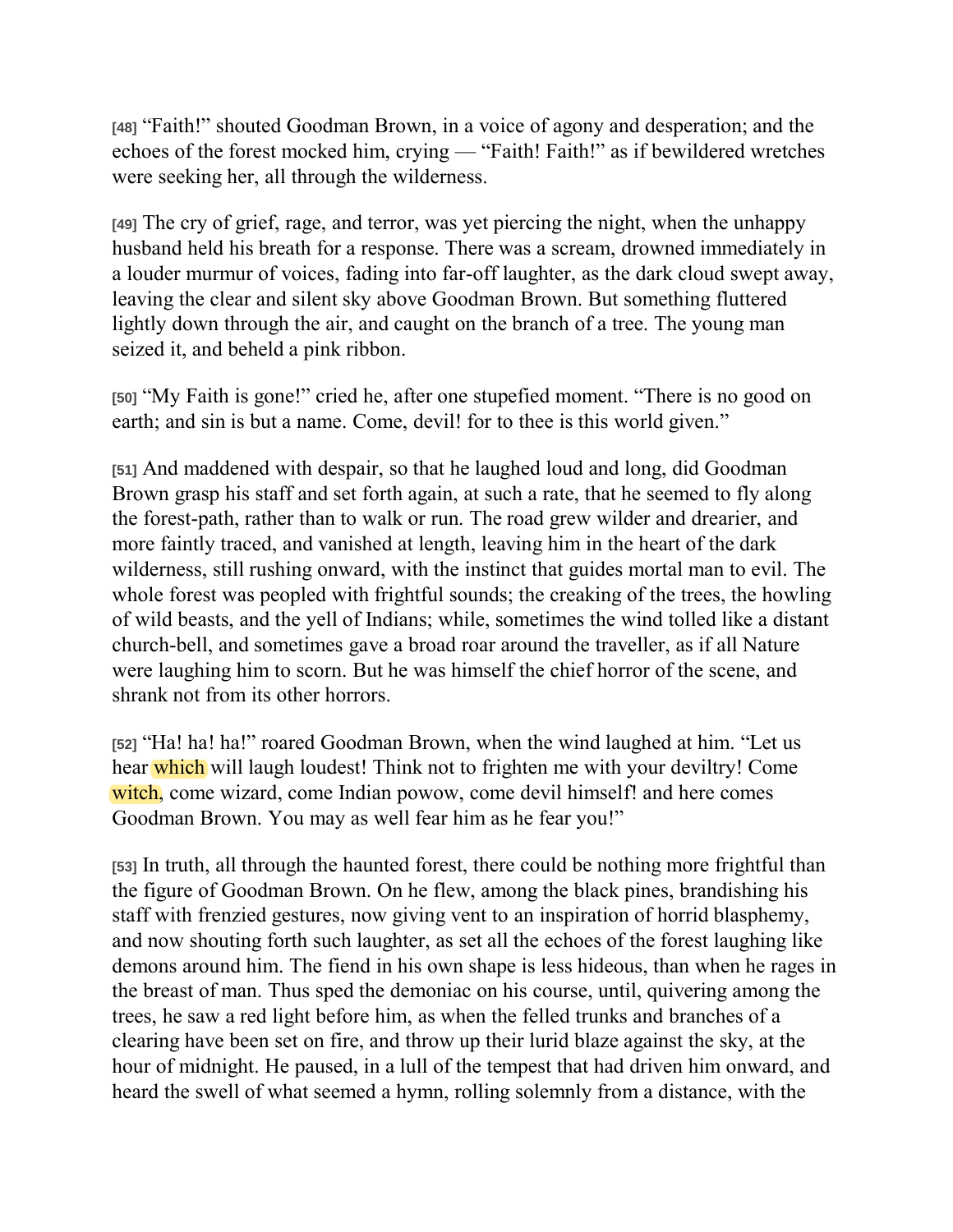weight of many voices. He knew the tune; It was a familiar one in the choir of the village meeting-house. The verse died heavily away, and was lengthened by a chorus, not of human voices, but of all the sounds of the benighted wilderness, pealing in awful harmony together. Goodman Brown cried out; and his cry was lost to his own ear, by its unison with the cry of the desert.

**[54]** In the interval of silence, he stole forward, until the light glared full upon his eyes. At one extremity of an open space, hemmed in by the dark wall of the forest, arose a rock, bearing some rude, natural resemblance either to an altar or a pulpit, and surrounded by four blazing pines, their tops a flame, their stems untouched, like candles at an evening meeting. The mass of foliage, that had overgrown the summit of the rock, was all on fire, blazing high into the night, and fitfully illuminating the whole field. Each pendant twig and leafy festoon was in a blaze. As the red light arose and fell, a numerous congregation alternately shone forth, then disappeared in shadow, and again grew, as it were, out of the darkness, peopling the heart of the solitary woods at once.

**[55]** "A grave and dark-clad company!" quoth Goodman Brown.

**[56]** In truth, they were such. Among them, quivering to-and-fro, between gloom and splendor, appeared faces that would be seen, next day, at the council-board of the province, and others which, Sabbath after Sabbath, looked devoutly heavenward, and benignantly over the crowded pews, from the holiest pulpits in the land. Some affirm, that the lady of the governor was there. At least, there were high dames well known to her, and wives of honored husbands, and widows, a great multitude, and ancient maidens, all of excellent repute, and fair young girls, who trembled lest their mothers should espy them. Either the sudden gleams of light, flashing over the obscure field, bedazzled Goodman Brown, or he recognized a score of the church-members of Salem village, famous for their especial sanctity. Good old Deacon Gookin had arrived, and waited at the skirts of that venerable saint, his reverend pastor. But, irreverently consorting with these grave, reputable, and pious people, these elders of the church, these chaste dames and dewy virgins, there were men of dissolute lives and women of spotted fame, wretches given over to all mean and filthy vice, and suspected even of horrid crimes. It was strange to see, that the good shrank not from the wicked, nor were the sinners abashed by the saints. Scattered, also, among their pale-faced enemies, were the Indian priests, or powows, who had often scared their native forest with more hideous incantations than any known to English witchcraft.

**[57]** "But, where is Faith?" thought Goodman Brown; and, as hope came into his heart, he trembled.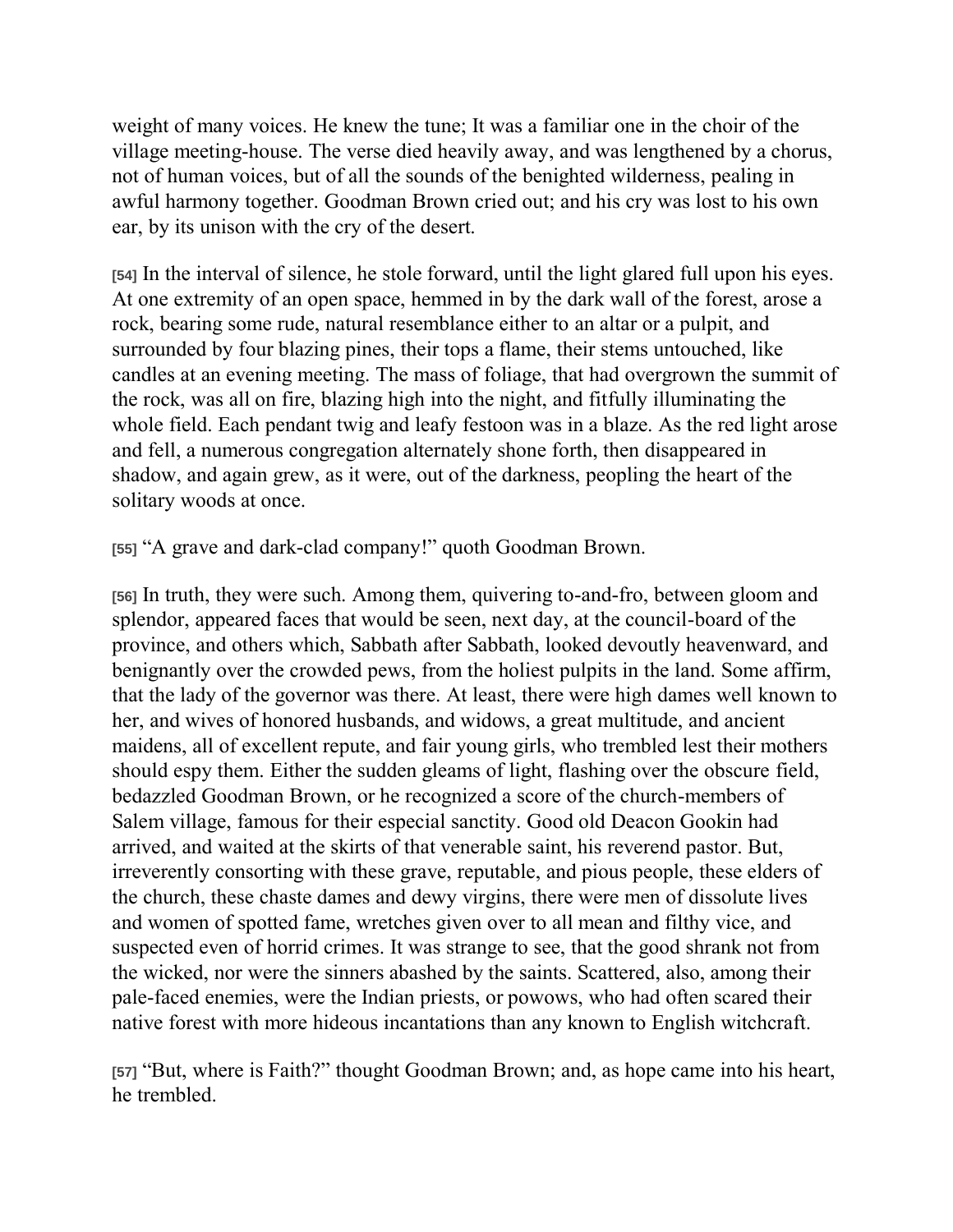**[58]** Another verse of the hymn arose, a slow and mournful strain, such as the pious love, but joined to words which expressed all that our nature can conceive of sin, and darkly hinted at far more. Unfathomable to mere mortals is the lore of fiends. Verse after verse was sung, and still the chorus of the desert swelled between, like the deepest tone of a mighty organ. And, with the final peal of that dreadful anthem, there came a sound, as if the roaring wind, the rushing streams, the howling beasts, and every other voice of the unconverted wilderness, were mingling and according with the voice of guilty man, in homage to the prince of all. The four blazing pines threw up a loftier flame, and obscurely discovered shapes and visages of horror on the smoke-wreaths, above the impious assembly. At the same moment, the fire on the rock shot redly forth, and formed a glowing arch above its base, where now appeared a figure. With reverence be it spoken, the apparition bore no slight similitude, both in garb and manner, to some grave divine of the New England churches.

**[59]** "Bring forth the converts!" cried a voice, that echoed through the field and rolled into the forest.

**[60]** At the word, Goodman Brown stepped forth from the shadow of the trees, and approached the congregation, with whom he felt a loathful brotherhood, by the sympathy of all that was wicked in his heart. He could have well nigh sworn, that the shape of his own dead father beckoned him to advance, looking downward from a smoke-wreath, while a woman, with dim features of despair, threw out her hand to warn him back. Was it his mother? But he had no power to retreat one step, nor to resist, even in thought, when the minister and good old Deacon Gookin seized his arms, and led him to the blazing rock. Thither came also the slender form of a veiled female, led between Goody Cloyse, that pious teacher of the catechism, and Martha Carrier, who had received the devil's promise to be queen of hell. A rampant hag was she! And there stood the proselytes, beneath the canopy of fire.

**[61]** "Welcome, my children," said the dark figure, "to the communion of your race! Ye have found, thus young, your nature and your destiny. My children, look behind you!"

**[62]** They turned; and flashing forth, as it were, in a sheet of flame, the fiendworshippers were seen; the smile of welcome gleamed darkly on every visage.

**[63]** "There," resumed the sable form, "are all whom ye have reverenced from youth. Ye deemed them holier than yourselves, and shrank from your own sin, contrasting it with their lives of righteousness, and prayerful aspirations heavenward. Yet, here are they all, in my worshipping assembly! This night it shall be granted you to know their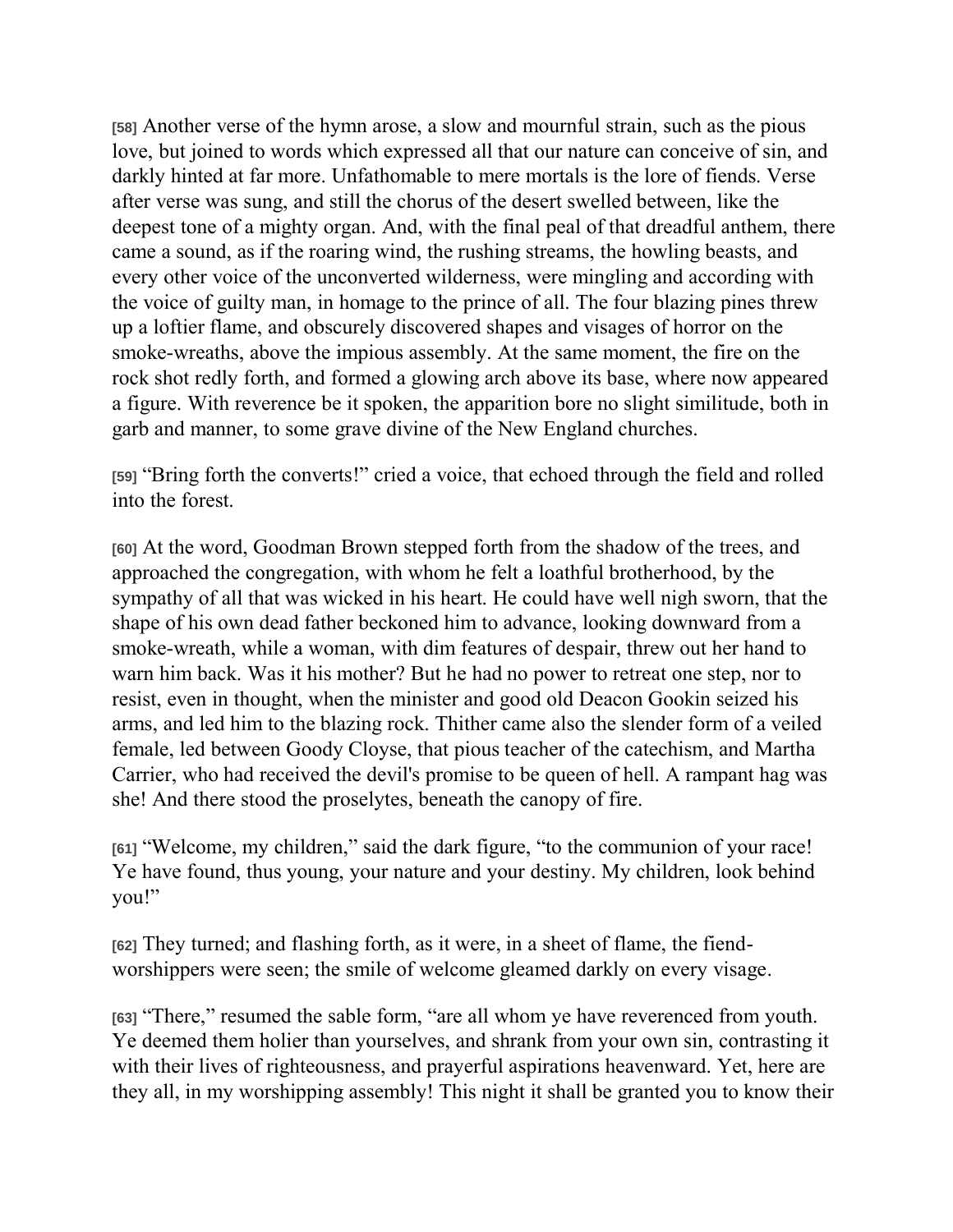secret deeds; how hoary-bearded elders of the church have whispered wanton words to the young maids of their households; how many a woman, eager for widow's weeds, has given her husband a drink at bed-time, and let him sleep his last sleep in her bosom; how beardless youths have made haste to inherit their father's wealth; and how fair damsels — blush not, sweet ones! — have dug little graves in the garden, and bidden me, the sole guest, to an infant's funeral. By the sympathy of your human hearts for sin, ye shall scent out all the places — whether in church, bed-chamber, street, field, or forest — where crime has been committed, and shall exult to behold the whole earth one stain of guilt, one mighty blood-spot. Far more than this! It shall be yours to penetrate, in every bosom, the deep mystery of sin, the fountain of all wicked arts, and which inexhaustibly supplies more evil impulses than human power — than my power, at its utmost! — can make manifest in deeds. And now, my children, look upon each other."

**[64]** They did so; and, by the blaze of the hell-kindled torches, the wretched man beheld his Faith, and the wife her husband, trembling before that unhallowed altar.

**[65]** "Lo! there ye stand, my children," said the figure, in a deep and solemn tone, almost sad, with its despairing awfulness, as if his once angelic nature could yet mourn for our miserable race. "Depending upon one another's hearts, ye had still hoped that virtue were not all a dream! Now are ye undeceived! — Evil is the nature of mankind. Evil must be your only happiness. Welcome, again, my children, to the communion of your race!"

**[66]** "Welcome!" repeated the fiend-worshippers, in one cry of despair and triumph.

**[67]** And there they stood, the only pair, as it seemed, who were yet hesitating on the verge of wickedness, in this dark world. A basin was hollowed, naturally, in the rock. Did it contain water, reddened by the lurid light? or was it blood? or, perchance, a liquid flame? Herein did the Shape of Evil dip his hand, and prepare to lay the mark of baptism upon their foreheads, that they might be partakers of the mystery of sin, more conscious of the secret guilt of others, both in deed and thought, than they could now be of their own. The husband cast one look at his pale wife, and Faith at him. What polluted wretches would the next glance show them to each other, shuddering alike at what they disclosed and what they saw!

**[68]** "Faith! Faith!" cried the husband. "Look up to Heaven, and resist the Wicked One!"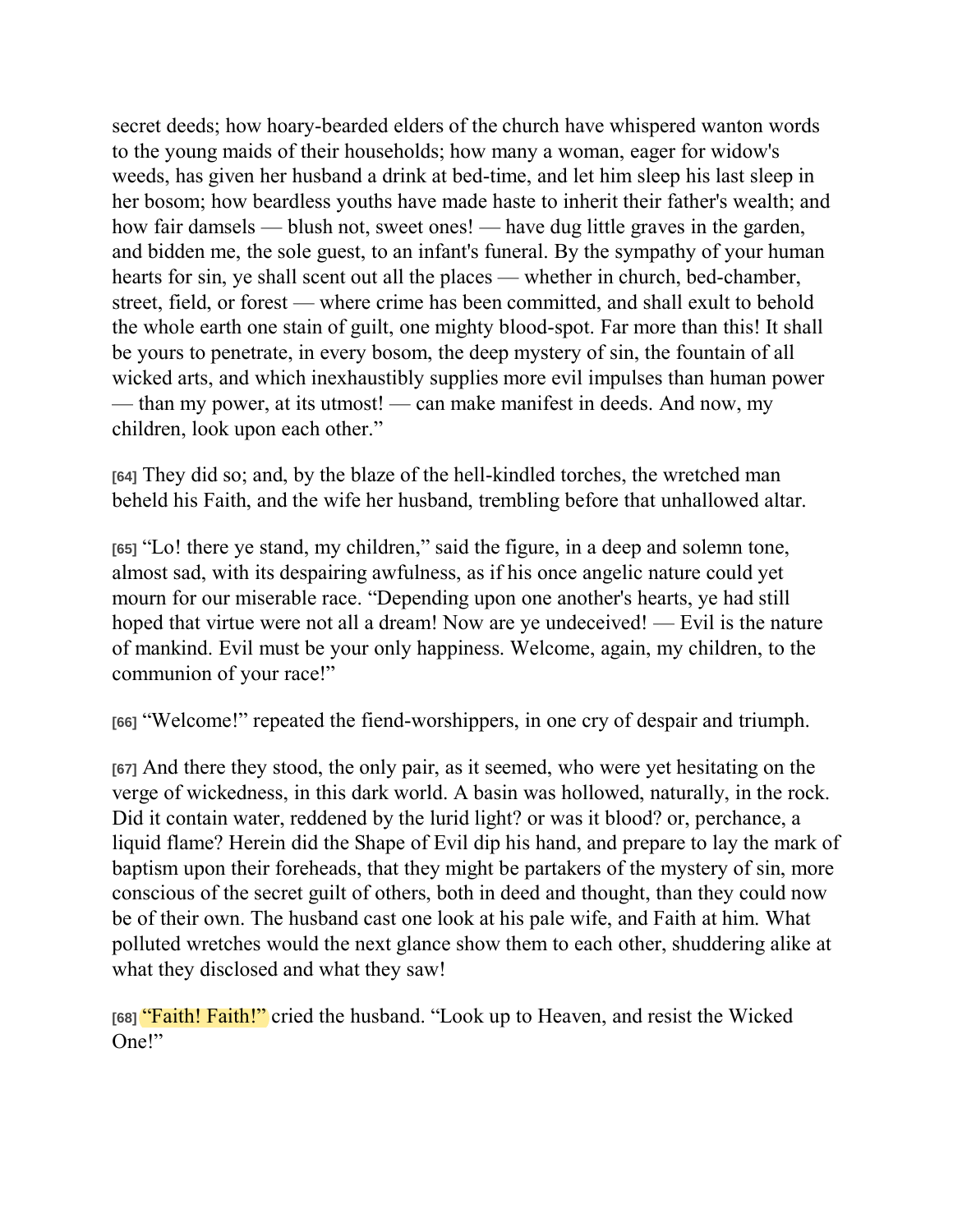**[69]** Whether Faith obeyed, he knew not. Hardly had he spoken, when he found himself amid calm night and solitude, listening to a roar of the wind, which died heavily away through the forest. He staggered against the rock, and felt it chill and damp, while a hanging twig, that had been all on fire, besprinkled his cheek with the coldest dew.

**[70]** The next morning, young Goodman Brown came slowly into the street of Salem village, staring around him like a bewildered man. The good old minister was taking a walk along the graveyard, to get an appetite for breakfast and meditate his sermon, and bestowed a blessing, as he passed, on Goodman Brown. He shrank from the venerable saint, as if to avoid an anathema. Old Deacon Gookin was at domestic worship, and the holy words of his prayer were heard through the open window. "What God doth the wizard pray to?" quoth Goodman Brown. Goody Cloyse, that excellent old Christian, stood in the early sunshine, at her own lattice, catechising a little girl, who had brought her a pint of morning's milk. Goodman Brown snatched away the child, as from the grasp of the fiend himself. Turning the corner by the meeting-house, he spied the head of Faith, with the pink ribbons, gazing anxiously forth, and bursting into such joy at sight of him, that she skipt along the street, and almost kissed her husband before the whole village. But Goodman Brown looked sternly and sadly into her face, and passed on without a greeting.

#### **[71]** Had Goodman Brown fallen asleep in the forest, and only dreamed a wild dream of a witch-meeting?

**[72]** Be it so, if you will. But, alas! it was a dream of evil omen for young Goodman Brown. A stern, a sad, a darkly meditative, a distrustful, if not a desperate man, did he become, from the night of that fearful dream. On the Sabbath-day, when the congregation were singing a holy psalm, he could not listen, because an anthem of sin rushed loudly upon his ear, and drowned all the blessed strain. When the minister spoke from the pulpit, with power and fervid eloquence, and with his hand on the open bible, of the sacred truths of our religion, and of saint-like lives and triumphant deaths, and of future bliss or misery unutterable, then did Goodman Brown turn pale, dreading lest the roof should thunder down upon the grey blasphemer and his hearers. Often, awaking suddenly at midnight, he shrank from the bosom of Faith, and at morning or eventide, when the family knelt down at prayer, he scowled, and muttered to himself, and gazed sternly at his wife, and turned away. And when he had lived long, and was borne to his grave, a hoary corpse, followed by Faith, an aged woman, and children and grand-children, a goodly procession, besides neighbors, not a few, they carved no hopeful verse upon his tombstone; for his dying hour was gloom.